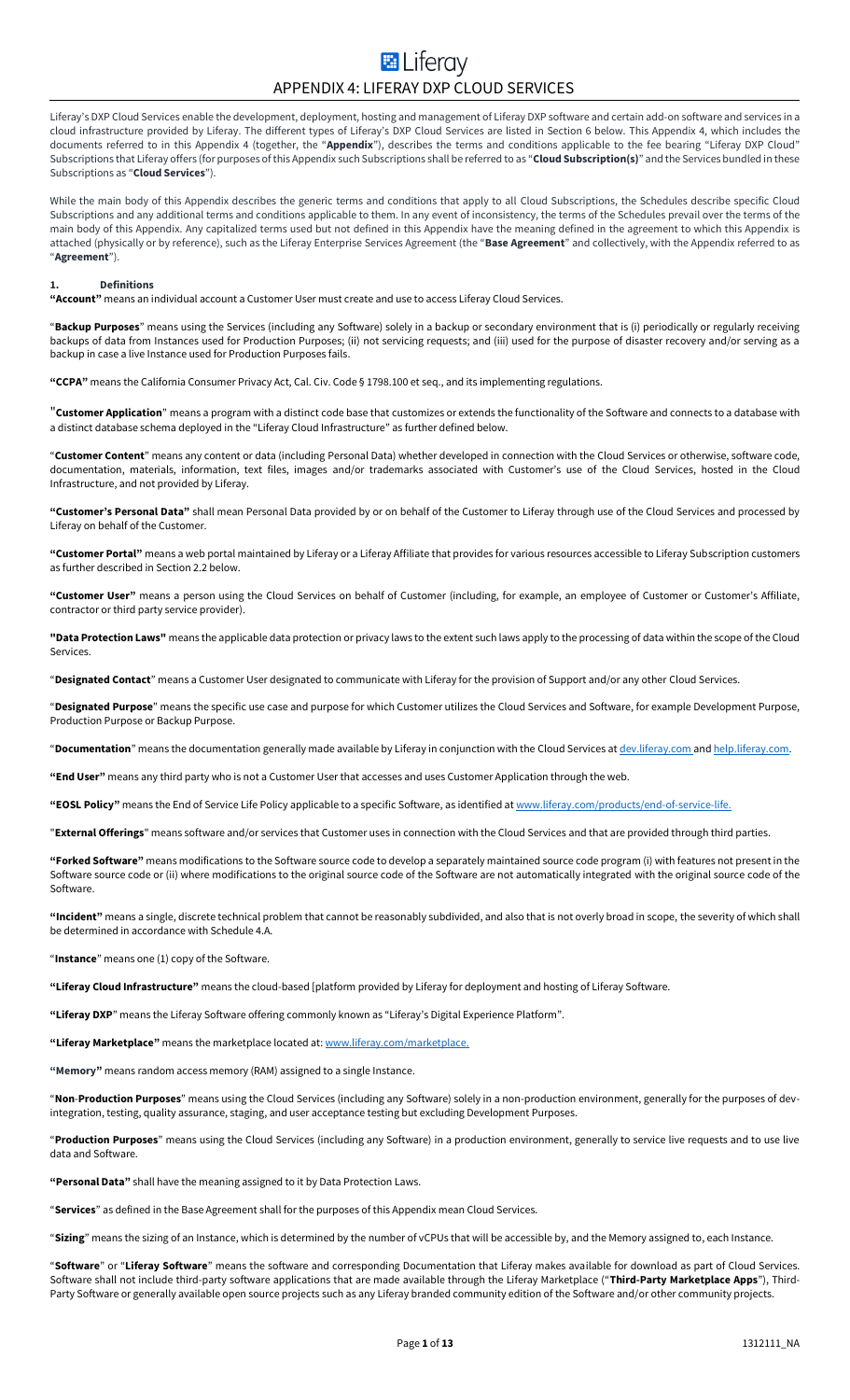"**Subscription Benefit(s)**" means one or more of the defined benefits described in Section 2 below.

"**Subscription Term**" has the meaning defined in Section 5 below.

**"Technical and Organizational Measures"** means commercially reasonable physical, administrative, physical and technical measures taken by Liferay in order to assure integrity, security and confidentiality of Personal Data as set forth at [www.liferay.com/de/legal/cloud-services-data.](http://www.liferay.com/de/legal/cloud-services-data)

**"Third-Party Software"** means any software program, computer code, programming libraries, application programming interfaces, or other materials, (i) the intellectual property rights of which are not owned by Liferay or its Affiliates and (ii) which is not licensed to Customer under the EULAs set forth in the Base Agreement or this Appendix, but is licensed subject to the applicable license terms and conditions set forth in a file accompanying the Software (and for certain Software also a[t www.liferay.com/third-party-software\)](http://www.liferay.com/third-party-software).

"**Unit**" means the unit that is used to measure Customer's use of the Cloud Services as set forth in Section 6 or as agreed by the parties in an Order Form.

**"Updates"** means any and all software fixes, updates, upgrades, enhancements, additions, corrections, modifications, new versions and releases of Liferay Software, when and if they are made available.

"**Virtual CPU**" or "**vCPU**" means a virtual machine's virtual processor to which a physical CPU is assigned, in whole or in part.

# **2. Benefits of the Cloud Services Subscriptions**

Cloud Services provide Customer with one or more of the following benefits as specified in the Schedule applicable to the relevant Cloud Subscription, as identified in Section 6 below, during the applicable Subscription Term ("**Subscription Benefits**"):

#### **2.1 Cloud Access**

Liferay will provide Customer access to the respective Cloud Services which may include, as applicable, the Liferay Cloud Infrastructure (as further described in Schedule 4.B), any Instances of Liferay Software preinstalled by Liferay for Customer in the Liferay Cloud Infrastructure, for purposes of deployment, management, development, integration and hosting of the Customer Application, for which Customer has purchased a Cloud Subscription (collectively, "**Cloud Access**").

#### **2.2 Access to Customer Portal**

Liferay will provide Customer access to Liferay's Customer Portal during the Subscription Term. Liferay's Customer Portal provides Customer access to an expanding knowledge base, support information, compatibility information, checklists, FAQs, patching tools, Updates, newsletters, as well as access to all versions of Liferay Software throughout their respective life cycle as set forth in the EOSL Policy and the applicable Third-Party Software for electronic download from Liferay's Customer Portal ("**Customer Portal Access**"). The applicable Software made available through the Customer Portal for each Cloud Subscription and any end user license agreements ("EULAs") applicable to such Software are specified in the applicable Schedule identified in Section 6 below. Customer accepts and agrees to the terms of such EULA(s) as a precondition to receiving applicable Subscription Benefits in connection with such Software.

# **2.3 Maintenance**

Liferay will periodically update the Cloud Services or make Updates for Liferay Software provided as part of a Cloud Service available for electronic download from Liferay's website, as further specified in the applicable Schedules ("**Maintenance**").

### **2.4 Support**

Liferay (and/or a Liferay Business Partner, if applicable) will provide Customer with access to Liferay support for issues relating to Cloud Services (**"Support"**) through Liferay's web based issue tracker application to the Liferay support team for investigation or through phone and chat, as further described in Schedule 4.A.

# **3. Subscription Fees**

Liferay charges a Fee for the Cloud Subscriptions based on the total number of Units of measure and certain other parameters like the applicable Support Level. The Units and other applicable parameters for Cloud Subscriptions are described in this Appendix (including the applicable Schedules) and identified in the applicable Order Form. While Customer has a Cloud Subscription entitling Customer to receive Cloud Services, Customer is required to purchase a quantity of Cloud Subscriptions equal to the total number of Units applicable to that Cloud Subscription (including variants or components of the Software or Cloud Services) that Customer deploys, uses or executes. In addition, if Customer uses any of the Cloud Services to support or maintain Liferay Software (or any part thereof) or any software that is not Liferay Software then Customer must purchase Cloud Subscriptions equal to the amount of Units applicable to that Liferay Software for which Customer uses Cloud Services. If Customer terminates Subscriptions or does not renew Subscriptions within thirty (30) days after the termination or expiration of a Subscription Term and as a genuine pre-estimate of Liferay's losses and costs associated with reinstatement, Liferay reserves the right to charge Customer reinstatement Fees on a per Unit basis (the "Reinstatement Fee"), if and when Customer wishes to reinstate the terminated or expired Subscriptions. The Reinstatement Fee per Unit shall be equal to one hundred twenty percent (120%) of the Fees for the reinstated Subscription Services, agreed between Customer and Liferay as of the date of reinstatement, and pro-rated based on the lapsed period between the expiration or termination of the Subscription Term and the date the Subscription Services are reinstated.

# **4. Use of the Services, Restrictions**

#### **4.1 Account**

Customer is required to create an Account for each Customer User to access and use Cloud Services by providing a valid email address and creating a secure password. Customer remains fully responsible for confidentiality of credentials used by Customer Users to access theirrespective Accounts and any activity through those Accounts, either by End Users or third parties resulting of any unauthorized access to the Cloud Services. Customers may not (and may not allow third parties to) access the Services or, provide any third party access to the Services, in a manner that is intended to avoid Fees or to circumvent maximum capacity thresholds for the Cloud Services or otherwise increase the Cloud Service scope or level provided for each Customer.

# **4.2 Use of the Service**

**(i) General.** Subject to Customer's compliance with the Agreement, Liferay grants to Customer a non-transferable, non-exclusive, worldwide (subject to any applicable export restrictions), non-sublicensable right to use the Cloud Services in order to deploy, develop, manage and host the Customer Application limited to the applicable Subscription Term and limited to and in connection with the Units for which Customer has purchased Cloud Subscriptions from Liferay or a Business Partner. Customer acquires only the right to use the Cloud Services and Software as set forth in this Appendix but does not acquire any rights of ownership in the Cloud Services or Software. Liferay reserves all rights to the Cloud Services (including any Software) not expressly granted to Customer. **(ii) Internal Use and Affiliates.** Customer's right to use is limited to Customer's internal purposes (which shall include use by or on behalf of Customer's Affiliates and Affiliates shall not be considered a third party for the purposes of this Section, provided that Customer remains responsible for the Affiliates' compliance with terms of the Agreement and any Order Form). The foregoing sentence is not intended to limit Customer's internal use of the Cloud Services (including any Software) to operate a web site and/or to offer Customer's own software as a service, which may be used and accessed by an unlimited number of End Users, provided such web site or service does not include a distribution of the Cloud Services (including any Software), in whole or in part. **(iii) Use by Third Parties.** The Cloud Services may be used under the terms of this Appendix by Customer Users, provided that Customer remains responsible for all of Customer's obligations under the Agreement and for the activities and omissions of Customer Users.

#### **4.3 Restrictions 4.3.1 General Restrictions**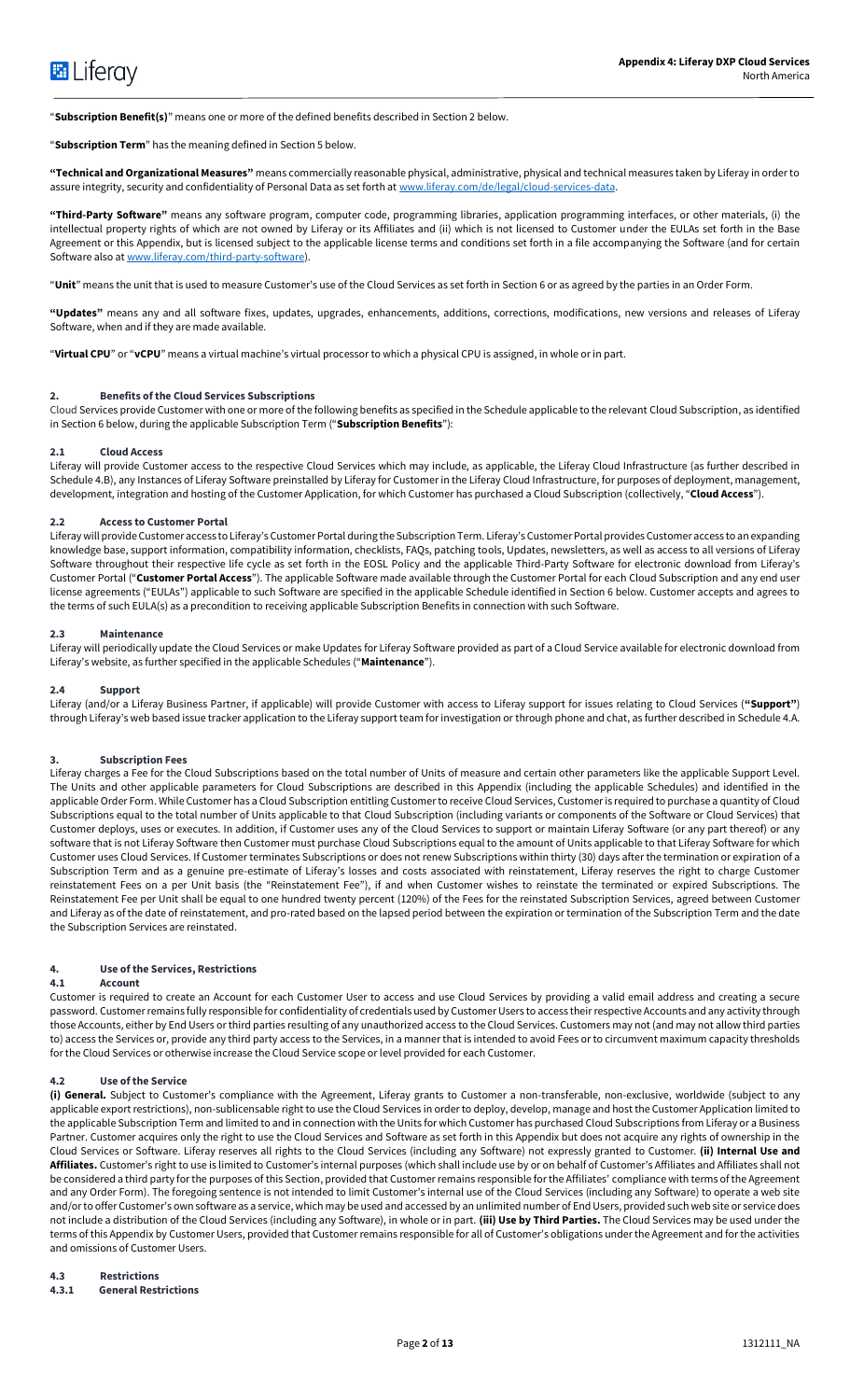The rights granted to Customer under this Appendix do not authorize Customer and Customer will not (and will not allow any third party to): (i) distribute, sell, rent any parts of the Cloud Services to a third party; (ii) reverse engineer, translate, modify, loan, convert or apply any procedure or process to the Cloud Services or any parts thereof in order to ascertain, derive, and/or appropriate for any reason or purpose, the source code or source listings of the software utilized by Liferay in the provision of the Cloud Services, Liferay Software or any trade secret information or process contained in the Cloud Services (except as permitted under applicable law or license terms applicable to the concerned item); (iii) execute or incorporate other software (except for approved software as more particularly identified in the Documentation or specifically approved by Liferay in writing) into the Cloud Services, or create a derivative work of any part of the Cloud Services including but not limited to, any software utilized by Liferay in the provision of the Cloud Services; (iv) remove any product identification, trademarks, trade names or titles, copyrights, legends or any other proprietary marking in the Cloud Services; (v) disclose the results of any benchmarking of the Cloud Services (whether or not obtained with Liferay's assistance) to any third party; (vi) use Cloud Services or Software for the purpose of building a competitive product or service to the Liferay Software or Cloud Services or copying the Software's or Cloud Services features or user interface; (vii) use the Cloud Services or Software to develop or enhance any (a) software that is not Software including but not limited to any open source version of Software (such as "Liferay Portal") or (b) derivative works of any software that is not Software or developing Forked Software; (viii) use any of the Cloud Services in violation of any applicable laws (including i. a. Data Protection Laws, export or IP laws) or for any illegal activities or promotion, solicitation or encouraging of illegal activities and substances; (ix) using Cloud Services in a manner that might affect availability and enjoyment of the Cloud Services by other users or third parties (such as unauthorized access to the accounts of other customers, harassing other users or third parties, any attempts to circumvent agreed limitations or the Cloud Service, intercepting, unauthorized monitoring or penetration, performance, vulnerability or security testing of the Cloud Service or breaching security measures, use forillegal or unlawful file sharing, launching or facilitating a denial of service attack (DoS) from or on Cloud Service, hacking, cracking, spoofing or defacing any portion of the Cloud Service, posting, transmitting or distributing spam mail, mass mailings, chain letters, any robot, spider, site search/retrieval application, or other automatic or manual process or device to retrieve or index data or "data mine"); or (x) using Cloud Services for any purposes that might impact life, health or environment or telecommunication services, as "miner" or "forder" of cryptocurrencies or using Cloud Services to operate a general-purpose proxy or "open proxy". For clarity and avoidance of doubt, distributing or otherwise providing access to any portion of the Cloud Services to a third party or using any of the Cloud Services for the benefit of a third party is a material breach of the Agreement, even though open source licenses applicable to certain software packages may give Customer the right to distribute those packages (and this Appendix is not intended to interfere with Customer's rights under those individual licenses).

# **4.3.2 Non-Compliance and Remedies**

Customer agrees to indemnify, defend and hold Liferay harmless from and against any costs, losses, liabilities, claims or expenses (including reasonable attorneys' fees) arising out of any allegation or claim to the extent is based on a violation of Section 4.3.1. In addition, Customer agrees that as a remedy in case of a breach as set forth in Section 4.3.1 (vii) above, Customer will pay Liferay the Cloud Services Fees for each Unit for which Customer utilizes the Cloud Services or Software in connection with such software that is not Software as genuine pre-estimate of Liferay's losses and costs associated with such breach.

# **4.3.3 Limiting Devices**

Customer is hereby notified that the Cloud Services may contain or be subject to time-out devices, counter devices, and/or other devices intended to ensure the limits of the rights granted to Customer under this Appendix will not be exceeded ("**Limiting Devices**"). If the Cloud Services contain or are otherwise subject to Limiting Devices, Liferay will provide Customer with materials necessary to use the Cloud Services to the extent permitted. Customer may not tamper with or otherwise take any action to defeat, disable or circumvent a Limiting Device or timing or use restrictions that are built into, defined or agreed upon, regarding the Cloud Services, including but not limited to, resetting the Unit amount.

# **4.3.4 Derivative Works**

Customer acknowledges and agrees that title to the Cloud Services including but not limited to, any software utilized by Liferay in the provision of the Cloud Services and each component, copy and modification, including but not limited to all derivative works, improvements or upgrades ("**Derivative Works**") whether made by Liferay, Customer or on Liferay's or on Customer's behalf, including those made at Customer's suggestion and all associated intellectual property rights, are and shall remain the sole and exclusive property of Liferay, its Affiliates and/or its licensors. As between Customer and Liferay, Customer shall own all independently developed code and documentation and any associated intellectual property rights developed by Customer or on Customer's behalf that are separate from the code base of the Software provided or otherwise made available as part of the Cloud Services (i.e. non-Derivative Works).

# **5. Subscription Term, Termination and Suspension**

#### **5.1 Subscription Term**

Unless otherwise agreed by the parties in writing, Cloud Subscriptions (i) will begin on the date Liferay accepts Customer's order for the applicable Cloud Subscriptions (please note that the foregoing does not limit Customer's obligation to pay for Cloud Services that Customer previously used but for which Customer has not paid), (ii) will run for and have a minimum term of twelve (12) months, (iii) cannot be terminated for convenience by either party and (iv) may be renewed by the parties upon mutual agreement. The initial term and any renewal term are collectively referred to as the "**Subscription Term**".

# **5.2 Suspension and Termination, Retention of Customer Content**

Without limiting other rights that Liferay may have, Liferay may suspend or terminate Customer's use of Cloud Services, disable access to the Cloud Service for Customer or Customer Users or take down Customer Content immediately, if Liferay reasonably believes Customer or Customer Users have breached the Agreement, applicable law or have violated or are violating any third party rights, without any liability to Customer and without obligation to refund any prepaid Fees to Customer and Customer will continue to incur applicable Fees for the Cloud Services during any suspension. Where appropriate and permitted under applicable law, Liferay will notify Customer of any suspension and reasons thereof and request rectification of the breach within a reasonable time frame specified by Liferay in the notification ("**Cure Period**"). If Customer fails to rectify violation of the Agreement within the Cure Period, then the Agreement will automatically terminate upon expiration of the Cure Period without any liability to Customer.

# **6. Available Cloud Subscriptions Applicable Schedules**

Table 6 below sets forth various Cloud Subscriptions that Liferay offers. The applicable Schedules for each Subscription listed in Table 6 contain specific information,l terms and conditions regarding the relevant Cloud Subscriptions.

#### **Table 4-6**

| <b>Subscriptions</b>            | <b>Description</b>                                                             | <b>Schedule</b> |
|---------------------------------|--------------------------------------------------------------------------------|-----------------|
| Liferay DXP Cloud               | Liferay DXP Cloud is Liferay's offering of "Liferay DXP" Software preinstalled | 4.C.            |
|                                 | in the Liferay Cloud Infrastructure.                                           |                 |
| Enterprise Search for           | Enterprise Search for DXP Cloud Subscriptions provide certain search           | 4.D             |
| DXP Cloud                       | server functionalities.                                                        |                 |
| Liferay Analytics Cloud for DXP | Liferay Analytics Cloud is a software-as-a-service ("SaaS") offering providing | 4.D             |
| Cloud                           | data-driven insights that enable users to optimize digital experiences         |                 |
|                                 | created on Liferay DXP.                                                        |                 |
| Liferay Paid App                | Liferay Paid Apps DXP Cloud Add-On Subscriptions provide for additional        | 4.D             |
| DXP Cloud Add-On                | coverage for Liferay apps available through Liferay's Marketplace.             |                 |
| Third Party Add-On              | Various Subscriptions to third party services and offerings.                   | 4.D             |
| <b>Designated Contacts</b>      | Designated Contacts DXP Cloud Add-On Subscription enables adding further       | 4.D             |
|                                 | Designated Contacts.                                                           |                 |
| Extended Premium Support for    | Extended Premium Support Subscription extends the benefits associated          | 4.D             |
| DXP Cloud                       | with the Premium Support Phase for Maintenance and Support of certain          |                 |
|                                 | Liferay Software into the Sustained Support Phase.                             |                 |
| Liferay Commerce for DXP Cloud  | Liferay Commerce for DXP Cloud is Liferay's digital commerce platform          | 4.E             |
|                                 | preinstalled in the Liferay Cloud Infrastructure.                              |                 |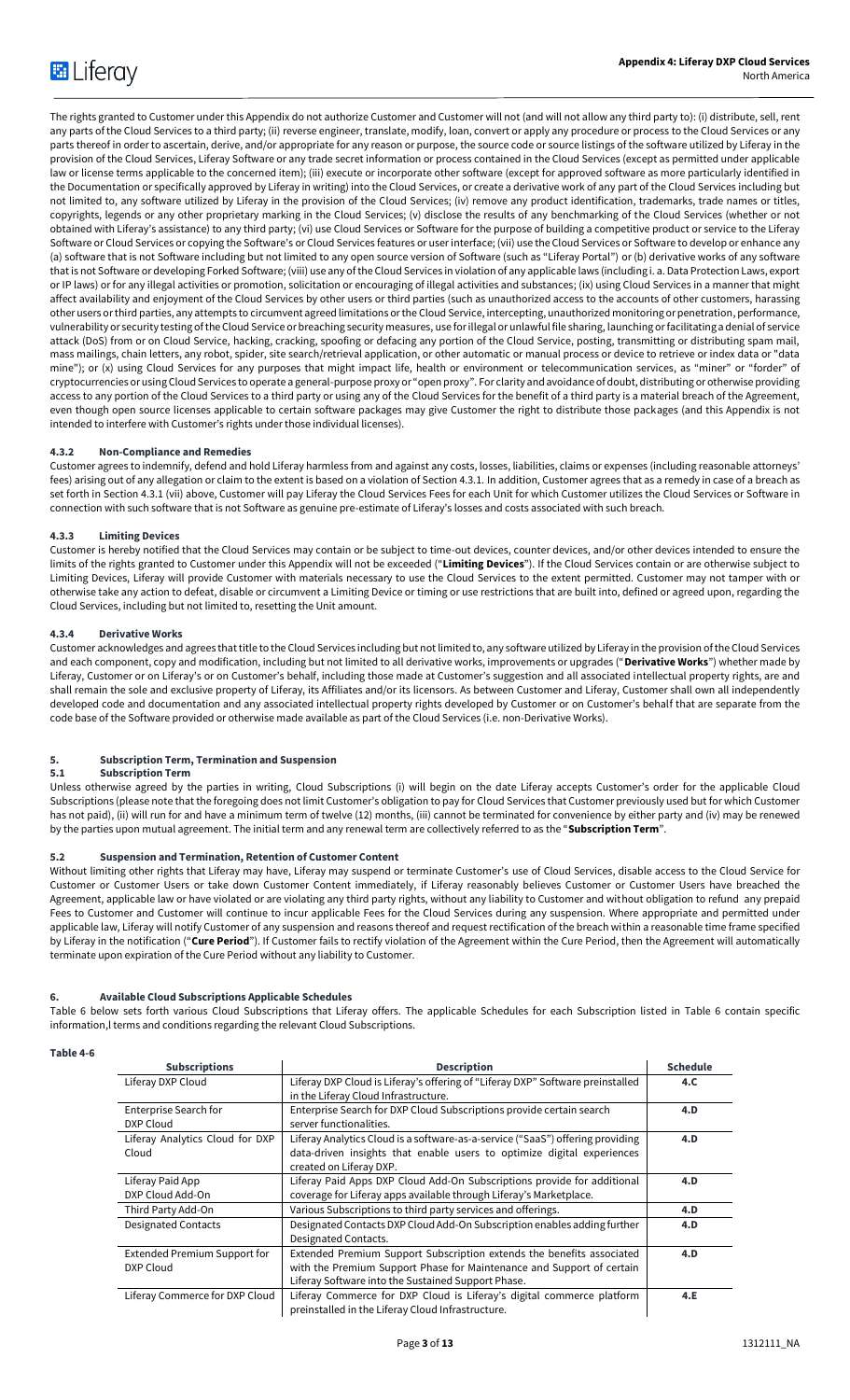# **7. External Offerings, Content, Linking**

Certain External Offerings may be made available for use on or in connection with the Cloud Services. Each Customer is fully responsible for the choice of any External Offerings within a Customer Application. The availability of such External Offerings does not constitute any endorsement by Liferay nor implies that the External Offerings will interoperate with any Cloud Services (including any Liferay Software as applicable) regardless of whether an item of External Offerings is designated as Liferay "certified" or similar. Liferay does not provide any warranty, does not necessarily support and has not necessarily confirmed the validity, functionality or screened the content of such External Offerings and any use is at Customer's own risk. The terms and/or conditions that apply to Customer's use of any External Offerings within a Customer Application are as solely agreed upon between Customer and the External Offerings provider and do not apply to Liferay. Liferay and its licensors and vendors have no obligations and/or liability with respect to such third party or the External Offerings. If a Customer chooses to use External Offerings within a Customer Application, Customer authorizes Liferay to grant the External Offerings access to Customer Content, Customer Application, and applicable Accounts, in each case to the extent necessary to provide the External Offerings or for interoperability with the External Offerings. External Offerings may be removed from or be made no longer available through Cloud Services at any time, for example but not limited to if a takedown is required by law or court order or due to inconsistent interoperability. Customer may furthermore encounter links to non-Liferay websites, services, content or other external sources while using Cloud Services, which should not be interpreted as endorsement of Liferay of such third party sites or the company, products, services or content to which they link as they are not under Liferay control, Liferay has not reviewed or is otherwise responsible for them and Liferay is not responsible for the content of any linked site or any link contained in a linked site. If Customer decides to access any third party site, product or service linked through Cloud Services, Customer does so at Customer's own risk and agrees that Liferay is not responsible or liable for any loss or expenses that may result due to Customer's use of (or reliance on) the external site or content.

### **8. Customer Content, Feedback 8.1 Liferay's Rights In The Content**

In order to make Cloud Services available to Customer, Customer gives Liferay, its Affiliates, subcontractors, and any third party service providers on whose services Liferay may depend to provide the Cloud Services a worldwide, royalty-free, perpetual, non-exclusive license to make, use, reproduce, prepare derivative works from, distribute, import, perform and display Customer Content for the purpose of providing the Cloud Services to Customer. Liferay does not expect to access Customer Content or provide it to third parties except (a) as required by applicable law or regulation (such as responding to an audit, agency action, a subpoena or warrant); (b) as may be necessary to deliver, enhance or support the Cloud Services provided to Customer; (c) to prevent, detect or address fraud, security or technology issues; (d) to investigate potential breaches of Customer's agreements with Liferay or to establish Liferay's legal rights or defend against legal claims; or (e) to protect against harm to the property, rights, or safety of Liferay, its users or the public. Except as set forth in this section, Liferay obtains no rights in Customer Content under the Agreement. Customer represents and warrants that Customer owns all rights in, or has received a valid license to use the Customer Content, with rights or license sufficient to enable any activities in connection with the Cloud Services. Customer must provide all required and appropriate warnings, information and disclosures as may be required due to the nature of the Customer Content.

# **8.2 Customer Responsibilities**

8.2.1 Customer is solely responsible for the Customer Content used with or made available through Customer's use of the Cloud Services, including but not limited to the Customer Content's compliance with applicable laws (including any applicable export laws or Data Protection Laws), the Customer Content's compliance with the Agreement, the right to use such Customer Content, and administering take down notices related to the Customer Content and Customer will remove immediately any Customer Content that does not meet these compliance requirements. Customers will not use the Cloud Services to store, create, transmit, share, publish, modify, or deploy Customer Content that is (i) violating laws, regulations or violates, misappropriates or infringes or is invasive of rights of any third parties, (ii) regulated under the International Traffic in Arms Regulations (ITAR); (iii) is malicious or contains technology that may damage, interfere with, or intercept any system, program or data, including viruses, worms, trojan horses, time bombs or other harmful or disruptive components; (iv) is threatening, abusive, harassing, defamatory, slanderous, libelous, derogatory, or violent; (v) is vulgar, obscene, bigoted, hateful, disparaging, or that advocates racial or ethnic intolerance; or (vi) is profane, scandalous, pornographic, pedophilic, indecent, or otherwise objectionable; (vii) harm minors in any way; (viii) deceives or misleads the addressee about the origin of such messages or communicates any information which is grossly offensive or menacing in nature; or (ix) infringes any patent, trademark, copyright or other proprietary rights. Customer may be required upon a reasonable request by Liferay to provide Content or other information as may be reasonably necessary to ensure Customer's compliance with the Agreement. Customer will immediately respond to any notice that Customer receives claiming that Customer Content violates laws, this Agreement or a third party's rights, including, as applicable, notices under the applicable copyright laws, and take corrective action, which may include but is not limited to promptly removing any such Customer Content. Customer will maintain a policy to respond to any and all such requests that Customer may receive regarding Customer Content. Liferay however reserves the right to suspend or terminate Customer's use of or access to the Cloud Services immediately and without liability to a Customer if any Content breaks any applicable law, requires additional consent or permission a Customer has not obtained, or does not comply with the Agreement. Customer is responsible for ensuring that Customer Content is authorized for export, distribution and use under the Export Administration Regulations (EAR) and other export control laws and regulations that may be applicable based on Customer's use of the Cloud Services.

**8.2.2** Customer agrees to indemnify, defend and hold Liferay harmless from and against any costs, losses, liabilities, claims or expenses (including reasonable attorneys' fees) arising out of any allegation or claim to the extent is based on (i) Customer Content, (ii) the combination of Customer Content with other applications, content or processes, or (iii) any claim or allegation that Customer Content infringes or misappropriates the intellectual property rights of any third party.

**8.2.3** Customer is solely responsible for assessing if the backup functionalities that Liferay may provide as part of the Cloud Services are sufficient for Customer's purposes and needs. Between Liferay and Customer, Customer is responsible for taking security precautions for backing up Customer Content and for any other measures, that Customer deems necessary to ensure that Customer Content is not lost. Customer may lose any of the Customer Content for which Customer does not maintain a copy outside of the Services. Liferay and/or any of its vendors are not responsible to Customer, Customer Users or any third party, if Content is lost or deleted.

# **8.3 Feedback**

Within the scope of this Appendix Customer may submit feedback, including comments, information, enhancement requests, recommendations, corrections, and ideas regarding the Cloud Services (collectively "Feedback"). Customer confirms that such Feedback is not confidential information of Customer or any third party, but shall be deemed Liferay's Confidential Information. Customer grants Liferay a worldwide, perpetual and irrevocable license to use any and all Feedback for any purpose, including but not limited to incorporating such Feedback as Liferay's own into its products and services without any obligation to account to Customer in any way, which shall include without limitation, no attribution or compensation obligations, etc., and Liferay shall be the owner of any products and services it creates based, directly or indirectly on Customer's Feedback.

# **9. Non-Compliance**

Customer will immediately notify Liferay if Customer suspects someone has breached Customer's obligations with respect to Customer's use of the Cloud Services, or has obtained unauthorized access to Customer's Accounts, the Customer Content and/or Cloud Services. If Liferay has reason to believe that Customer or Customer Users have breached the Agreement, subject to confidentiality obligations of the Agreement, Liferay or its designated agent may inspect Customer's use of the Cloud Services, including Customer's Accounts, Customer Content and records, to verify Customer's compliance with the Agreement. Customer will not interfere with Liferay's monitoring activities and will provide Customer Content or other information regarding Customer's Accounts and/or Customer Content as may be reasonably requested by Liferay to ensure that Customer's use of the Cloud Services complies with the Agreement.

# <span id="page-3-0"></span>**10. Indemnification**

**10.1 Obligations** 

If an unaffiliated third party initiates a legal action against Customer (such action, a "**Legal Action**") and that Legal Action includes an allegation that Liferay's provision of Liferay Cloud Infrastructure Services and any Software provided as part of the Cloud Subscription Services ("**Cloud Content**") directly infringes the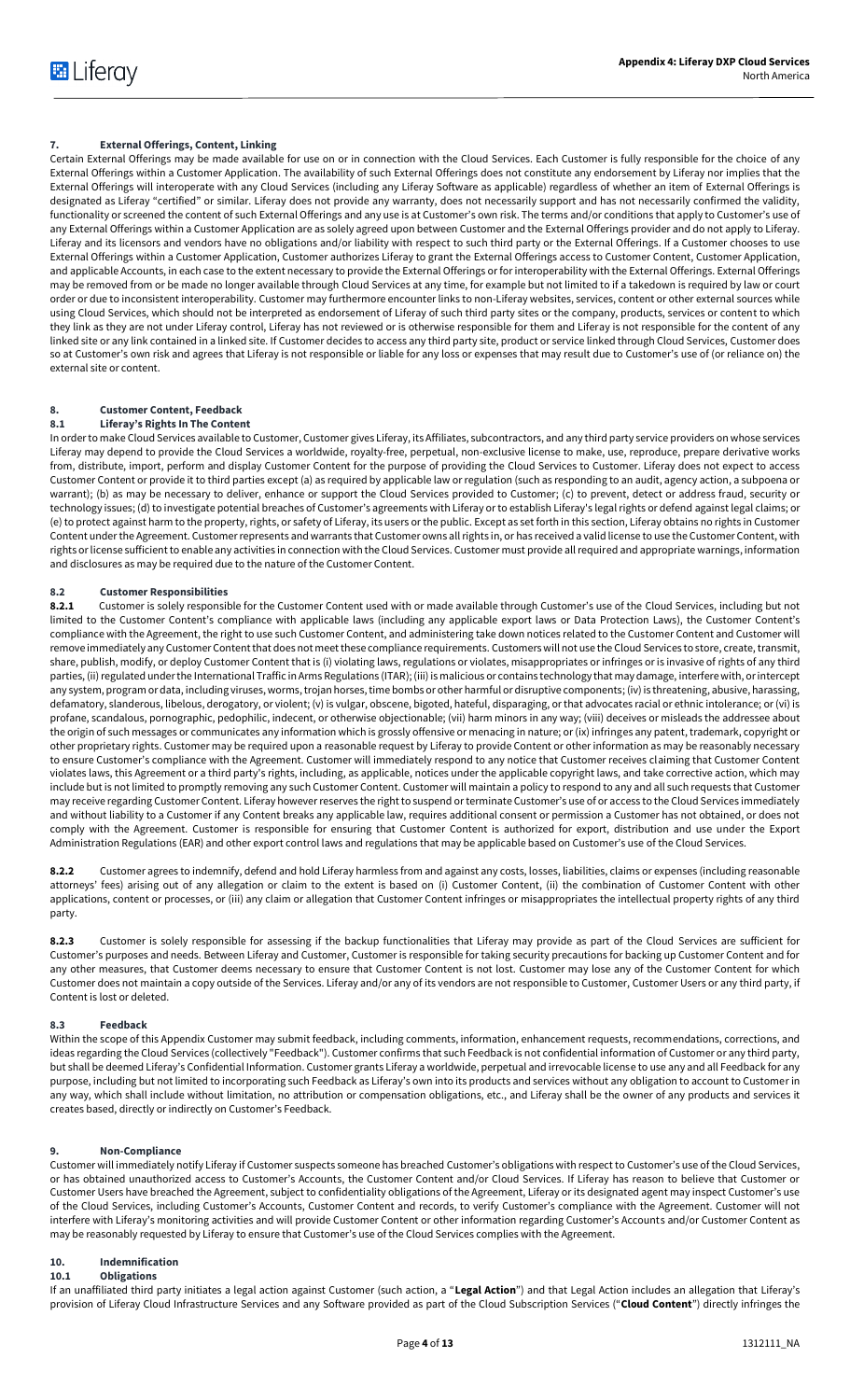third party's copyrights, trademarks or misappropriates the third party's trade secret rights ("**Third Party Rights**"; and, such allegation within a Legal Action, a "**Claim**") and Customer has complied with and remains in compliance with the terms of this Section [10,](#page-3-0) then, subject to the other terms in this Sectio[n 10,](#page-3-0) Liferay will (i) defend Customer against the Claim and (ii) pay costs, damages and/or legal fees that are included in a final judgment against Customer (without right of appeal) or in a settlement approved by Liferay that are attributable to Customer's use of the Cloud Content.

# <span id="page-4-0"></span>**10.2 Remedies**

If an injunction against Customer's use of any Cloud Content is obtained pursuant to a Claim, Customer's use of Cloud Content is found by a court to infringe Third Party Rights or if Liferay believes that such a finding, injunction or a Claim is likely, then Liferay may, at its option and expense do one or more of the following: (i) obtain the rights necessary for Customer to continue using the Cloud Content consistent with the Agreement; (ii) replace the infringing portion of the Cloud Content with functionally equivalent components that are not infringing Third Party Rights; (iii) modify the Cloud Content so that it does not infringe Third Party Rights anymore ((i)-(iii) collectively referred to as "**IP Resolutions**"); or (iv) if none of the IP Resolutions is available on a basis that Liferay finds commercially feasible, then Liferay may terminate the Agreement and/or the applicable Order Form without further obligations to Customer under this Sectio[n 10.2](#page-4-0) or any other liability for such termination, discontinue providing the Cloud Content to Customer, disable Customer's access to the affected Cloud Services and, if Customer then returns and discontinues use of all items of affected Cloud Content in Customer's possession that are the subject of the Claim, Customer will receive a pro rata refund based on the time remaining under the applicable Cloud Subscription as of the effective date of such termination. If Customer chooses not to return any or some of the affected Cloud Content upon termination by Liferay in accordance with this Section 10.2, Customer shall bear the sole risk of any costs, damages and/or attorney's fees arising from Customer's continued use of the Cloud Content following Customer's receipt of Liferay's termination notice, and shall indemnify and hold Liferay harmless from such costs, damages and/or attorney's fees.

# **10.3 Conditions**

As conditions precedent to Liferay's obligations to Customer under this Section 10, Customer must (i) be current in the payment of all applicable Subscription Fees prior to a Claim or threatened Claim; (ii) notify Liferay in writing of the Claim promptly, but in no event later than ten (10) days of receipt of the Claim for which relief is sought under the Agreement; (iii) provide Liferay with the right to control and conduct the defense of the Legal Action (to the extent the Legal Action is related to the Claim) with counsel of its choice and to settle such Claim at its sole discretion; (iv) not assert or have asserted or have encouraged or assist any third party to assert, against Liferay or any of its Affiliates, customers or Business Partners, any claim that Liferay or a Liferay product infringes copyrights, patents or trademarks, or misappropriates trade secret rights; and (v) cooperate with Liferay in the defense of the Claim.

#### **10.4 Exclusions**

Notwithstanding the foregoing, Liferay will have no obligations under Section 10 with regard to any Claim to the extent that it is based upon (i) a modification of the Cloud Content not made by, or at the written direction of, Liferay (ii) Liferay's compliance with any designs, specifications or instructions provided by Customer; (iii) use of the Cloud Content in combination with products, data or business methods not provided by Liferay, if the infringement or misappropriation would not have occurred without the combined use; (iv) facts or circumstances constituting a breach of the Agreement; (v) use of any release of the Cloud Content if, as of the date of a Claim the infringement or misappropriation would not have occurred through use of a more recent release of the Cloud Content, as applicable; (vi) any use of the Cloud Content by Customer other than for Customer's internal use; (vii) use by Customer after notice by Liferay to discontinue use of all or a portion of the Cloud Content to avoid infringement or misappropriation; (viii) a claim or lawsuit by Customer against a third party (or results from or arises out of such claim or lawsuit); or (ix) allegations associated with software, technology, products or other subject matter other than Cloud Content (including, but not limited to allegations associated with any legal action other than the Claim, including any allegations that remain after the Claim is resolved), and Customer assumes full responsibility for fees, costs and damages associated with defending, settling and/or paying any resulting judgment or settlement in connection with software, technology or products that are not Cloud Content.

#### **10.5 Sole Remedies**

No express or implied warranties by Liferay or its Affiliates are created as a result of this Sectio[n 10.](#page-3-0) To the maximum extent permitted by law, this Sectio[n 10](#page-3-0) states Customer's sole and exclusive remedies and Liferay's sole obligations for claims arising from or related to copyrights, patents, trademarks, trade secrets or any other intellectual property rights as relates directly to the Cloud Subscription Services and Cloud Content and supersedes any other Liferay obligation related to the subject matter of this Sectio[n 10](#page-3-0) (including, but not limited to, indemnification, breach of warranty, and/or breach of contract under the Agreement). For the avoidance of doubt, the terms of this Section 10 shall apply in the place of, and Customer expressly waives any rights, and releases Liferay from any obligations, under the terms of any other warranties or terms relating to intellectual property rights or remedies, including without limitation indemnification terms or conditions that may be included in the Base Agreement. If there are any other applicable indemnity coverage or remedies available to Customer related to intellectual property infringement under the Base Agreement, Customer agrees that the total of all benefits payable under all such provisions will not exceed the total damages, costs, and expenses incurred by Customer, and that Liferay will pay only its proportional share of such total damages, costs, and expenses subject to the limitations of liability set forth in the Base Agreement. To avoid any doubt, nothing in this Section 10 derogates from the limitations and exclusions of liability under Section 7 of the Base Agreement.

# <span id="page-4-1"></span>**11. Data Privacy and Security**

**11.1** Information as to whether, what and how Customer data may be processed through Cloud Services can be found at: [https://www.liferay.com/legal/cloud-services-data.](https://www.liferay.com/legal/cloud-services-data) 

**11.2** Customer agrees that for purposes of processing of Customer's Personal Data through the Cloud Services Liferay acts as data processor and is appointed and authorized to process such Personal Data on behalf of Customer in accordance with Customer's instructions and in accordance with the terms of the Agreement (including Liferay's confidentiality obligations set forth in the Base Agreement) and only to the extent required in order to provide the Cloud Services to Customer but for no further purposes. The Parties agree that Customer's instructions are properly documented in the Agreement. Processing of Personal Data for any other purposes requires a prior written agreement between the Parties.

**11.3** In particular, when Processing Customer's Personal Data Liferay and Liferay Affiliates act as "Service Providers" as defined in the CCPA. Liferay and Liferay Affiliates shall not (a) sell, rent, release, disclose, disseminate, make available, transfer, or otherwise communicate orally, in writing, or by electronic or other means, Customer's Personal Data to another business or a third party for monetary or other valuable consideration; or (b) retain, disclose, collect, sell, use, or otherwise process Customer's Personal Data for any purpose other than for the specific purpose of, and as necessary for, performing services for Customer pursuant to a written agreement(s). For clarity, Liferay may not retain, use, or disclose the Customer's Personal Data for any other commercial purposes or outside of the direct business relationship between Liferay and any Affiliate of the Parties. This CCPA Certification survives expiration or termination of any other agreement(s) between Liferay and Customer. Existing terms in such agreement(s) remain in effect except that this certification controls in the event of a conflict with such terms.

**11.4** Customer acknowledges that for purposes of delivering the Cloud Services Liferay engages the Affiliates and other subcontractors identified at www.liferay.com/legal[/cloud-services-data](https://www.liferay.com/de/legal/cloud-services-data) as sub-processors, and that such sub-processors are located in territories world-wide that may not have the same level of protection as the country of the origin of Personal Data. Customer authorizes Liferay to engage the aforementioned and additional sub-processors ("Subprocessors"), provided that: (i) Liferay imposes obligations on the Sub-processors with regard to processing of Personal Data that shall be not less strict than those agreed between Customer and Liferay in this Section; (ii) as between Liferay and Customer, Liferay remains responsible for processing of Personal Data by its Subprocessors and liable for any violations of Liferay's obligations under the Agreement; (iii) Liferay maintains at all times the current list of Sub-Processors available at[: https://www.liferay.com/legal/cloud-services-data;](https://www.liferay.com/legal/cloud-services-data) and (iv) Customer may object to an appointment of an additional Sub-processor by Liferay due to justified concerns regarding such Sub-processors' ability to comply with the data privacy and security obligations applicable to Liferay under the Agreement. Upon receipt of Customer's objection specifying the concerns, Liferay and Customer will enter into good faith negotiations to address Customer's concerns. If parties should not be able to agree on measures to resolve Customer's concerns in due time, either party may terminate the Agreement without liability to the other party.

**11.5** Throughout the term of the Agreement Liferay will maintain commercially reasonable and appropriate Technical and Organizational Measures **("TOM")**  to protect any Personal Data stored by Customer in the Cloud Service. Liferay may at its sole discretion update its TOM at any time and without notice to Customer,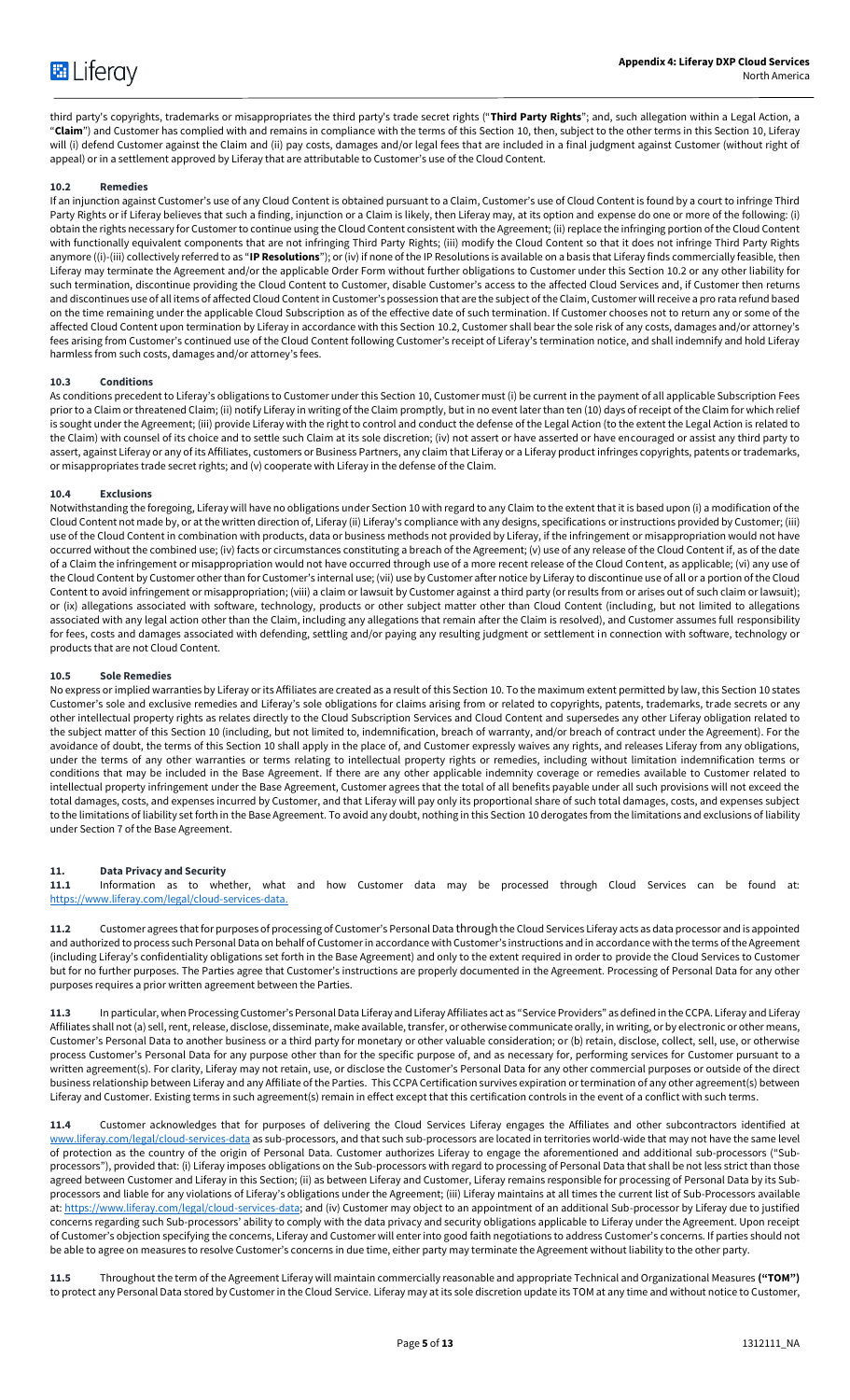provided, however, that any such updates shall not materially reduce the security and data protection standards set forth in the TOM applicable as of the Order Form Effective Date of the Order Form governing Customer's use of the applicable Cloud Service.

**11.6** Each party shall comply with its respective obligations under the Data Protection Laws. As the party in control of Personal Data, Customer is at all times responsible for assessing if the contractual assurances, TOM implemented and backup functionalities offered by Liferay are appropriate for the Personal Data Customer intends to upload to the Cloud Services in accordance with the Data Protection Laws. Customer shall refrain from uploading to and/or, if required to assure compliance with the Data Protection Laws, remove, Personal Data from the Cloud Services to the extent processing of such Personal Data through the Cloud Service would constitute a violation of the Data Protection Laws applicable to such Personal Data. To the extent required under applicable laws, Customer will obtain any necessary consent from, provide any required notification and/or information to the data subjects, and reply to the requests of the data subjects exercising their rights under the Data Protection Laws with regard to the Personal Data Customer transfers, uploads or stores in the Cloud Services. As between the parties, Customer is solely responsible for its own secure use of the Cloud Services, including, without limitation, compliance with Customer's own security policies, its use and distribution of access credentials.

**11.7** Either party shall inform the other party of any security incident resulting in unauthorized alteration, disclosure, destruction, or loss of Customer's Personal Data stored in the Cloud Services without undue delay ("**Security Incident**"). The Parties shall cooperate in good faith to investigate the reasons and consequences of the Security Incident and take reasonable steps to address the Security Incident and prevent future Security Incidents. Liferay may provide such notifications either via email notification to the email address associated with the applicable Designated Contacts and/or notification within the Cloud Service.

**11.8** Upon Customer's written request to be made no later than fourteen (14) days upon expiration of Customer's Cloud Services Subscription, Liferay will provide Customer with access to the Cloud Services for up to a fourteen (14) day period starting from the date of receipt of Customer's request, solely for purpose of retrieval of Customer's Content, which includes Customer's Personal Data stored in the Cloud Services. Liferay shall have no obligation to maintain and will irretrievably remove the Content upon expiration of a thirty (30) day period after expiration of Customer's Subscription that provides for access to the Cloud Services.

**11.9** Where Customer is established in the EEA, Switzerland or UK and unless otherwise agreed between the parties in the applicable Order Form, the terms of the Data Processing Addendum available at www.liferay.com/legal as of Order Form Effective Date ("DPA") apply to the processing of Customer's Personal Data by Liferay and are incorporated in the Agreement and Customer's execution of the applicable Order Form governing the use of Cloud Services by the Customer shall be deemed as its execution of the DPA.

**11.10** Where the Customer is not established in any of the territories mentioned in the previous sentence, Customer may enter into the DPA with Liferay, by adding a reference to the DPA to the Order Form applicable to the relevant Cloud Services, in which case the DPA will apply to the processing of Customer's Personal Data by Liferay and will be considered incorporated in the Agreement and Customer's execution of the applicable Order Form governing the use of Cloud Services by the Customer will be deemed as its execution of the DPA.

**11.11** In any event of inconsistencies between the terms of the DPA and this Sectio[n 11,](#page-4-1) the terms of DPA shall prevail in relation to the Customer's Personal Data.

**11.12** For clarification, either party understands and agrees that processing of the business contact data of the employees or third parties involved in the initiation or maintenance of the Agreement, performance or use of Subscription Benefits of the Agreement on behalf of the other party does not constitute data processing on behalf of that other party. Liferay processes such business contact data only for the purposes of the initiation and maintenance of the Agreement, performance or using Subscription Benefits of the Agreement, but for no other purpose in accordance with its privacy statement at[: www.liferay.com/privacy-policy.](http://www.liferay.com/privacy-policy)

# **12. Monitoring of Customer's Use of the Service**

Liferay may use solutions or technologies that monitor Customer's usage statistics while using the Cloud Services. Liferay will use such usage statistics related to Customer's use of the Cloud Service in accordance with the Privacy Policy posted a[t https://www.liferay.com/privacy-policy](https://www.liferay.com/privacy-policy) only to improve Liferay offerings, to assist a Customer in its use of the Liferay offerings and to monitor Customer's compliance with the use restrictions applicable to the Cloud Service as set forth in this Appendix. Liferay may collect and use, for any purpose, aggregated anonymous usage data about Customer's use of the Cloud Services.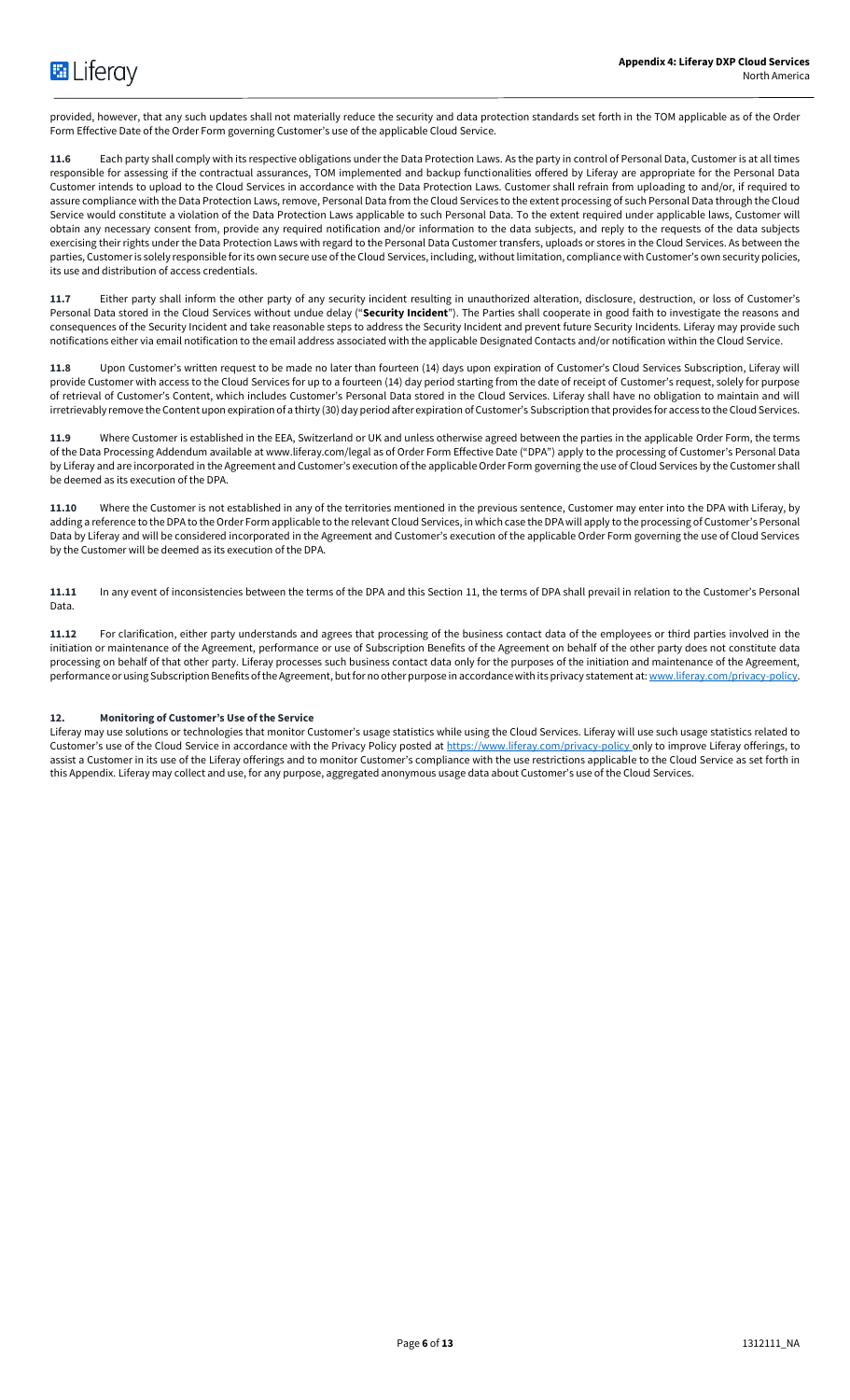Liferay will provide Support to Customer according to the terms of this Schedule 4.A.

#### **1. Severity Levels**

The severity level for a particular Incident is determined through a mutual discussion between Customer and Liferay, and based on the business impact of the issue.

Severity 1 ("High") Incidents: A Severity 1 Incident means (i) for purposes of the Liferay Cloud Infrastructure (a) the production environment for the Customer Application is completely shut down or severely impacted or (b) the non-production environment for the Customer Application is completely inaccessible; or, (ii) for purposes of Liferay Software (a) production environment system is severely impacted, or (b) system operations or mission-critical applications are inoperable, or (c) mission-critical applications that have experienced repeated material system interruptions that are effectively making the applications inoperable.

Severity 2 ("Normal") Incidents: A Severity 2 Incident means (i) for purposes of the Liferay Cloud Infrastructure the non-production environment for the Customer Application is functioning with limited capabilities or is unstable with periodic interruptions; or, (ii) for purposes of Liferay Software (a) the system is functioning with limited capabilities, or (b) is unstable with periodic interruptions, or (c) mission critical applications, while not inoperable, have experienced material system interruptions.

Severity 3 ("Low") Incidents: A Severity 3 Incident means (i) for purposes of the Liferay Cloud Infrastructure any environment for the Customer Application is fully functional, but there are observed errors that do not impact the usability of an environment; or, (ii) for purposes of Liferay Software the system is fully functional, but there are observed errors that do not impact the usability of the system.

Liferay will work on Incidents designated as Severity 1 twenty-four (24) hours a day, seven (7) days a week, ("**24x7**"), provided that if resolution of a Customer's issue requires input from members of Customer's support team and they are not available to work during those hours. Liferay reserves the right to lower the severity level to match the actual business impact, if applicable, until Customer's support team is available to support the incident on a 24x7 basis.

#### **2. Designated Contacts**

Liferay will provide Support to Customer only through communication with the Designated Contacts. Customer may designate up to the number of Designated Contacts described in the table below based on the number of Subscriptions for Production Purposes Customer has purchased. Customer may add Designated Contacts by purchasing additional "Designated Contact Add-on" Subscriptions. Customer shall use commercially reasonable efforts to maintain consistent Designated Contacts during the relevant Subscription Term, provided that Customer may change its Designated Contacts from time to time as a result of changes in employment responsibilities, transfers, leaves of absence, resignation or termination of employment of such individual. Customer may not use a single Designated Contact to act as a mere forwarding service for other of Customer's personnel.

#### **Table 4.A-2**

| h  |
|----|
|    |
| 12 |
| 15 |
| 18 |
|    |

#### **3. Acknowledge Receipt Times**

Customer may report Incidents to Liferay in accordance with the provided contact information, currently at [https://www.liferay.com/group/customer/support/contact/world-wide-support.](https://www.liferay.com/group/customer/support/contact/world-wide-support) Once Customer has contacted Liferay about an Incident, Liferay will provide an acknowledgement of receipt within the applicable time frame specified below, in accordance with Customer's appropriate Support Services Level. Bug fixes will be delivered to Customer's Designated Contacts. As used in this Section, a receipt acknowledgment means a qualified Liferay engineer has been assigned to the Incident and has begun to work to resolve the Incident.

# **Table 4.A-3**

| <b>Severity Level</b> | <b>Acknowledge Receipt Time</b> |
|-----------------------|---------------------------------|
|                       | 1 clock hour                    |
|                       | 2 Business Hours                |
|                       | 1 Business Day                  |

# **4. Support Exclusions**

Liferay is not obligated to provide Support in the following situations:

- i. Software or Cloud Service has been modified, changed, damaged by Customer in any way, except as provided in the applicable Documentation or otherwise as directed by or under agreement with Liferay, with or without malicious intent;
- ii. the Incident is caused by Customer's negligence, malicious intent, or hardware malfunction, or other causes beyond the reasonable control of Liferay;
- iii. the Incident is caused by Third-Party Software, unless the Third-Party Software causes the Software to not substantially conform to the Documentation;
- iv. Customer has been previously provided a fix for an Incident reported to Liferay and where Customer has not installed such fix within forty-five (45) days after its being given to Customer; and/or
- v. Where Liferay has discontinued Services for the version of the Software in accordance with the EOSL Policy.

Notwithstanding the above, Liferay may nevertheless, but is not obligated to, provide Support to Customer in the above cases (i)-(v).

#### **5. Conditions for Providing Support**

Prior to logging an Incident with Liferay, Customer will use commercially reasonable efforts to diagnose the nature of the Incident to ensure that it is resident in the Software or Cloud Service and not a third-party application or component. During the collaborative initial phase of reporting an Incident, Customer will reciprocate a reasonable level of time and resources in accordance with the severity of Incident. Customer acknowledges that Liferay's ability to perform certain Support may be conditioned upon access to and completeness of certain of Customer's information as reasonably requested by Liferay. Such information may include, but is not limited to, the type of hardware Customer is using, a description of the Incident for which Customer seeks Support, and any other additional software Customer is using.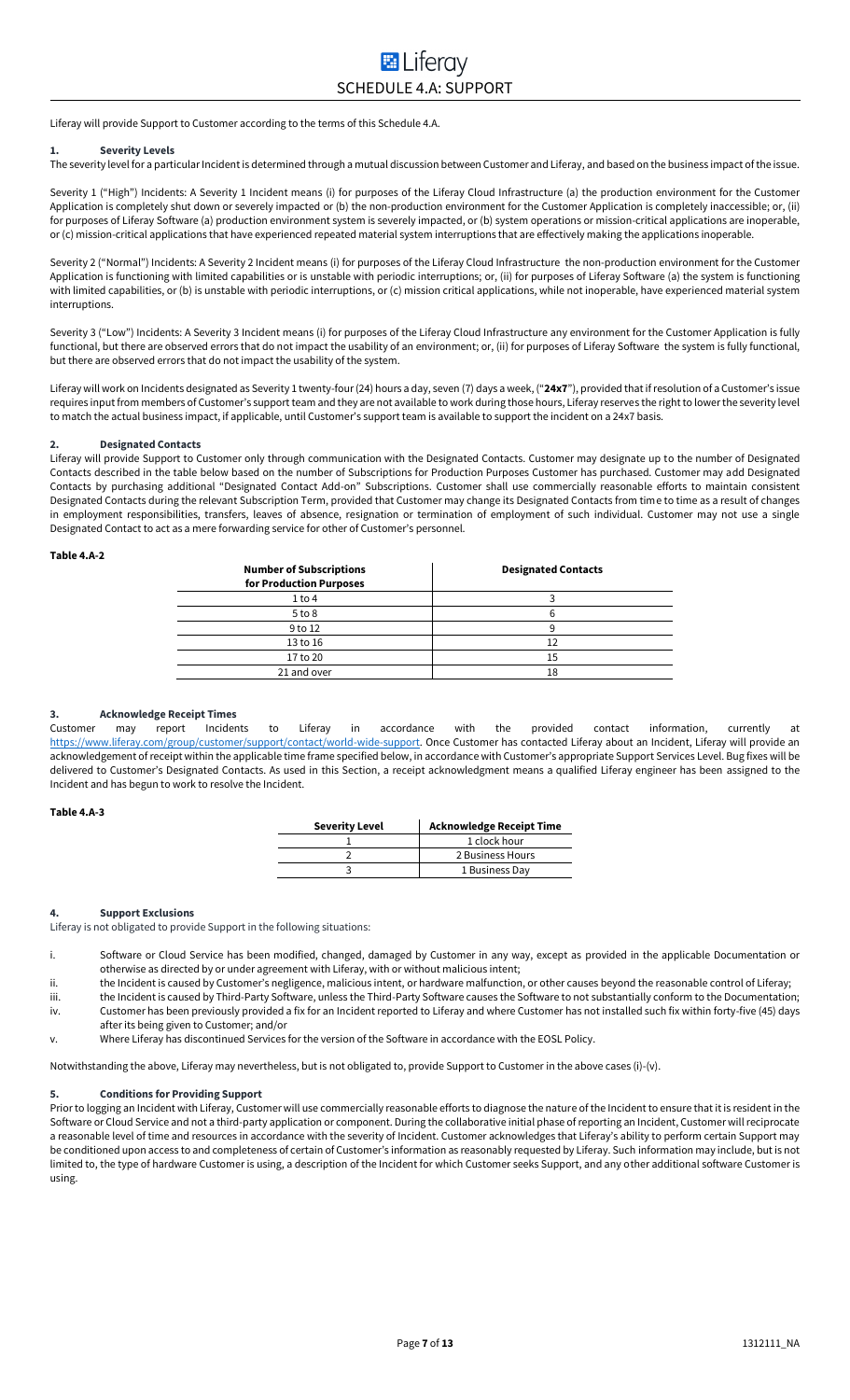Liferay Cloud Infrastructure Services ("**Infrastructure Services**") is a "platform as a service" Cloud Service that enables deployment, management, use and hosting of Liferay Software on Liferay Cloud Infrastructure. For clarity and avoidance of doubt, Infrastructure Services are a Cloud Service, as described in Section 2.1 of the body of this Appendix, are included in certain Cloud Subscriptions as specified in an applicable Schedule and are not available for purchase on a standalone basis.

#### **1. Definitions**

**"Complete Shutdown"** means the production environment for the Customer Application is completely shut down due to an Incident.

**"Scheduled Maintenance"** is the Maintenance conducted at regular intervals and during the time windows specified at https://help.liferay.com/hc/enus/articles/360032562611-DXP-Cloud-Platform-Release-Schedule ("Scheduled Maintenance Window"), which generally does not require the Infrastructure Services to be offline, but may lead to short periods of instability and downtime of up to one (1) clock hour.

**"Unscheduled Maintenance"** is Maintenance outside of the Scheduled Maintenance Window,required to resolve issues that are critical (e.g. security patches, fixes for Severity 1 Incidents) for the Liferay Cloud Infrastructure.

#### **2. Scheduled and Unscheduled Maintenance**

Liferay intends to periodically update, upgrade, backup, improve and/or discontinue certain functionality associated with the Infrastructure Services and Customer's user experience. As a result, the Infrastructure Services may be substantially modified. Liferay reserves the right at any time to change and/or discontinue any or all of the Infrastructure Services (including the underlying platforms and application programming interfaces ("**APIs**") and/or application binary interfaces ("**ABIs**") which may inhibit Customer's ability to use existing applications. Liferay will use reasonable efforts to provide advance notice of material changes to the Services on the applicable Infrastructure Services website.

If Liferay expects a downtime due to the Scheduled Maintenance, Liferay will notify Customer at least fourteen (14) days in advance. If Unscheduled Maintenance shall be required and Liferay expects any downtime due to the Unscheduled Maintenance, Liferay will notify Customer at least four (4) hours prior to the Unscheduled Maintenance. Any notifications of upcoming Maintenance will be provided via email to the Designated Contacts and include reason for the downtime, expected duration of the downtime and contact information.

Liferay will perform Unscheduled Maintenance to address Severity 1 issues. Liferay will address Severity 2 and Severity 3 issues through Scheduled Maintenance.

# **3. Availability and Service Credits**

### **3.1 Monthly Availability**

Liferay conducts continuous automatic and manual monitoring of the Infrastructure Services to proactively address any potential performance issues. Infrastructure Services provide for certain tools, which allow Customer to monitor its Customer Application.

Liferay will use commercially reasonable efforts to maintain Monthly Availability for the Infrastructure Services at or above 99,95%, except for: (a) Unscheduled Maintenance resulting in planned downtime of which Customer has been given advance notice or Scheduled Maintenance (together **"Planned Downtime**"), or (b) any unavailability caused by circumstances beyond Liferay's reasonable control, including without limitation, force major, acts of government, floods, fires, earthquakes, civil unrest, acts of terror, strikes or other labor problems (other than those involving Liferay employees), internet or web service provider failures or delays, or denial of service attacks ("**Exculpated Downtime**").

"Monthly Availability" or "**MA**" is calculated using the following equation: MA = 100% – ((DT/43800) \* 100%)

"**DT**" or "**Down Time**" is defined as the total number of minutes of Complete Shutdown occurring in a calendar month that is not Scheduled Maintenance or Exculpated Downtime. For example, twenty-two (22) minutes of DT in a calendar month result in a Monthly Availability of 99.94%.

Customer may view information about the average downtime for all Infrastructure Services' assets and the applicable region(s), including historical data about downtimes, root cause and solution, through the applicable Infrastructure Services website.

#### **3.2 Service Credits**

In the event that Monthly Availability in a calendar months falls below 99.95%, Customer may request a service credit. Such request must be submitted to Liferay in writing no later than five (5) working days from the end of the concerned calendar months. The service credit amount shall be calculated by applying the percentage indicated in the table below to the pro rata portion of the Subscription Fees paid by Customer for the use of the applicable Cloud Subscription in the concerned calendar month ("Service Credits"):

# **Table 4.B-3.2**

| <b>MA Percentage</b> | Service Credit calculation percentage |
|----------------------|---------------------------------------|
| 99.80 to 99.94%      | 5%                                    |
| 99.50 to 99.79%      | 10%                                   |
| Below 99.49%         | 25%                                   |

Service Credits owed by Liferay to Customer shall be credited to Customer's account with the concerned Cloud Subscription and applied to future or additional purchases of Liferay Cloud Subscriptions. In the event of a termination of all of Customer's Cloud Subscriptions by Customer due to Liferay's material breach of the Agreement, Liferay shall refund Customer the monetary amount (in the currency in which Subscription Fees were paid) equal to the Service Credits unused and remaining in Customer's account. In the event of a termination for any other reason, the Service Credits shall expire.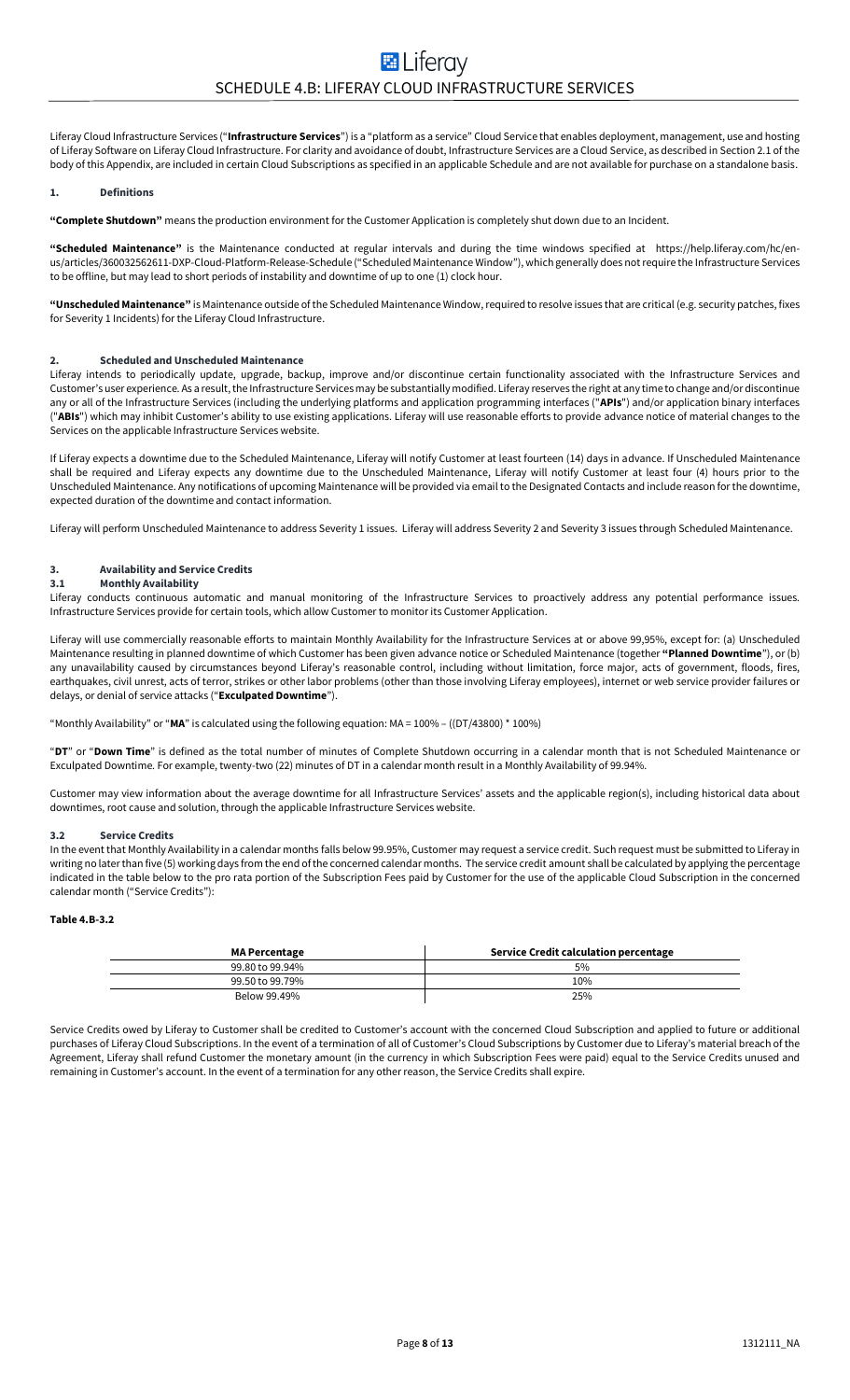#### **1. Liferay DXP Cloud Subscription 1.1. Liferay DXP Cloud**

"Liferay DXP Cloud" is Liferay's Cloud Subscription offering of Liferay Software known as "Liferay Digital Experience Platform" or "Liferay DXP" preinstalled for development, deployment, management, use and hosting in the Infrastructure Services.

A Liferay DXP Cloud Subscription provides Customer the following Subscription Benefits during the Subscription Term and on a per Unit basis applicable to the Liferay DXP Cloud Subscription: Access to the Cloud Services known as "Liferay DXP Cloud" and Infrastructure Services, Customer Portal Access, Maintenance and Support for the Liferay DXP Software and for Infrastructure Services (as described in Schedule 4.B). As used in this Schedule 4.C, "Software" means the software known as Liferay DXP.

Liferay will make available the Software, and Updates and Documentation thereto, to Customer for download from Liferay's Customer Portal. Copies of such Software, Updates and Documentation downloaded from Liferay's Customer Portal and used for Development Purposes and Maintenance are governed by the Liferay DXP End User License Agreement located at[: http://www.liferay.com/legal/doc/eula/dxp/1001911\\_Cloud](http://www.liferay.com/legal/doc/eula/dxp/1001911_Cloud) ("**DXP EULA**"). For clarity, the usage rights for Instances used for Production, Non-Production or Back Up Purposes are limited to the Instances of Liferay DXP Software preinstalled by Liferay for Customer in the Liferay Cloud Infrastructure. Each copy of Software provided for Development Purposes provides Customer an entitlement to use the Software limited to use on one (1) development workstation and for up to ten (10) unique IP addresses, as further described in the DXP EULA.

The Unit by which Liferay measures a Customer's use of the Liferay DXP Cloud Subscription is an Instance of the Software component known as "Liferay DXP" preinstalled by Liferay for the Customer in the Liferay Cloud Infrastructure. Each such Subscription Unit is defined by the Sizing of an Instance and its Designated Purpose. Available Sizing options are as described in the following table:

#### **Table 4.C-1.1**

| <b>Sizing</b> | Number of vCPUs that will be<br><b>Memory assigned to</b><br>accessible by each Instance<br>each Instance |             |
|---------------|-----------------------------------------------------------------------------------------------------------|-------------|
|               | Up to twelve $(12)$                                                                                       | Up to 16 GB |
| м             | Up to sixteen (16)<br>Up to 32 GB                                                                         |             |
|               | Up to thirty two (32)                                                                                     | Up to 64 GB |

\*Each Subscription provides for an unlimited number of Accounts. An Account designated by Customer as an "administrator" is enabled to add additional Accounts.

Liferay DXP Cloud Subscriptions are also made available by Liferay in bundled packages of Instances, sometimes together with Units of other Subscriptions. The applicable Unit for each such package is a "Package". Where applicable, an Order Form will identify the contents of a Package.

If the number of Instances that Customer deploys, uses or executes Liferay DXP exceeds the number of Instances for which Customer has paid for an active Liferay DXP Cloud Subscription, Customer is required to purchase additional Liferay DXP Cloud Subscriptions, at the appropriate Sizing and for the appropriate Designated Purpose, to cover this exceeding number of Instances. If Customer's Liferay DXP Cloud Subscription is used for an Instance that exceeds the allotted Sizing for such Instance, Customer is required to purchase the appropriate Sizing of Instance to cover the exceeded capacity. Customer's use of the Liferay DXP Cloud Subscriptions is subject to certain capacity limitations as set forth in the Documentation.

Liferay DXP Cloud Subscriptions are available for the following Designated Purposes: Non-Production, Production or Backup.

# **1.2. Supplemental Software Conditions**

Liferay DXP Cloud Subscriptions also include access to Software solutions and tools for download from Liferay's website. Except for the cases listed below, the Software is licensed under the DXP EULA and includes access to Maintenance and Support for such Software.

• Some Software provided as part of Liferay DXP is designed to be used on workstations, e.g. Software provided for Development Purposes or to be used on the client-side as connectors to server based software. These Software components are identified at<https://liferay.com/legal/client-side> and subject to a different EULA located at [http://www.liferay.com/legal/doc/eula/clients/1001911\\_Cloud](http://www.liferay.com/legal/doc/eula/clients/1001911_Cloud) and limited to the Subscription Term of Customer's applicable Cloud Subscription. Any Updates in response to Incidents reported for workstation and client-side installations of Software are generally limited to new versions and releases of the affected Software due to additional collaboration required with development teams for analysis of root causes. Liferay may nevertheless provide software fixes, updates, upgrades, enhancements, additions, corrections, modifications, when and if they are made available.

• **Free Liferay Subscription Apps.** Access to Free Liferay Subscription Apps is included with a Liferay DXP Cloud Subscription without additional Subscription Fees and made available in the "Subscription App" category of Liferay's Marketplace (displayed as "Free" Apps), rather than through Customer Portal, subject to DXP EULA and limited to the Liferay DXP Cloud Subscription Term.

Liferay Lab Apps. Liferay provides certain preview-based technology called "Liferay Labs Apps" without any Subscription Benefits, subject to the DXP EULA and limited to the Liferay DXP Cloud Subscription Term.

### **2. Auto-Scaling**

Liferay DXP Cloud Subscriptions includes a feature that allows Customer to deploy and use additional Instances of Liferay DXP Cloud Subscriptions in excess of the number of Instances for which Customer maintains active Liferay DXP Cloud Subscriptions ("Base DXP Cloud Subscription") and on an on-demand basis ("**Auto-Scaling**"). Customer may enable Auto-Scaling subject to the terms and conditions of the Agreement by activating the capability through the DXP Cloud console.

Pricing for each Instance of Liferay DXP Cloud Subscription utilized through Auto-Scaling is based on the number of clock hours during which Customer utilizes each such Instance. For pricing purposes, total usage during a calendar quarter will be rounded up to the nearest full clock hour.

The price per Unit is defined by the Sizing of the additional Instance that Customer utilizes in accordance with Table 4.C-1.1.

Liferay will issue an invoice to Customerfor Fees applicable to use of Auto-Scaling after each quarter that Customer deploys, uses or executes Auto-Scaling Instances and Customer will pay such invoice(s) in accordance with the Agreement. Unless otherwise specified in the applicable Order Form or another written agreement, the price per Unit is set forth on the pricing page accessible through Customer Portal and may be updated by Liferay from time to time.

Liferay will record Auto-Scaling usage, starting from the start time and ending at the end time, for each connected Instance("Instance Uptime"). Liferay may invoice Customer for the total Instance Uptime of all Instances utilized through Auto-Scaling not covered by a Base DXP Cloud Subscription, rounded up to the nearest whole hour.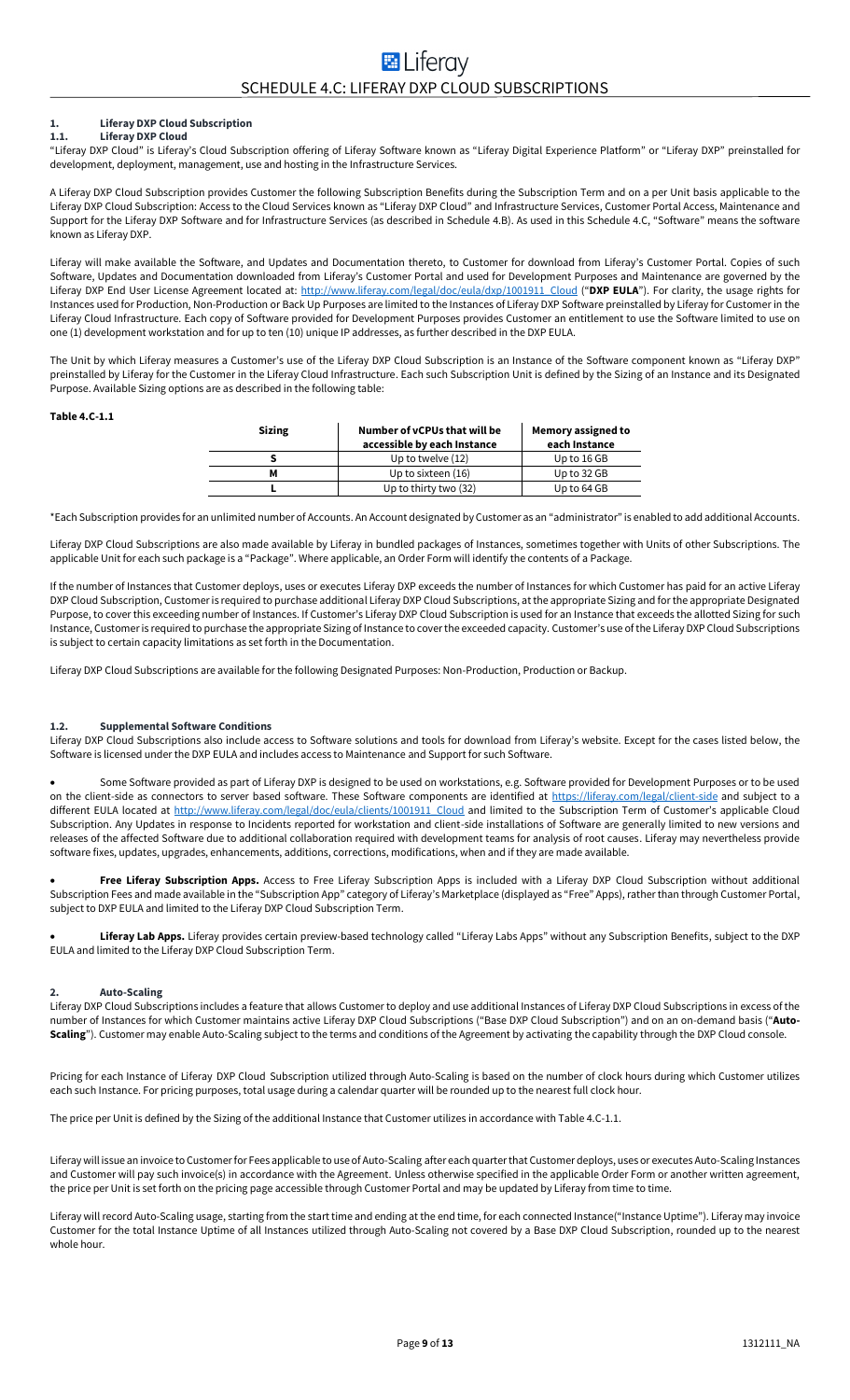# **3. Migrating Customer Application off of the Liferay Cloud Infrastructure**

Customer may, at any time during the Subscription Term of its valid Liferay DXP Cloud Subscription, migrate its Customer Application off of the Liferay Cloud Infrastructure to another hosting environment (e.g., on-premises, third party cloud, etc.). In the event of such a migration, Customer will be required to migrate all Instances of Liferay DXP Software utilized for purposes of the concerned Customer Application off of the Liferay Cloud Infrastructure. For clarification, for a specific Customer Application, Customer may not use some Instances of Liferay DXP within the Liferay Cloud Infrastructure and other Instances in another hosting environment. Liferay will provide Customer an activation key for each migrated Instance of the Software for the corresponding Designated Purpose (Production, Non-Production or BackUp) for which Customer is maintaining an active Liferay DXP Cloud Subscription. Customer's use of the Instances of the Liferay DXP Software outside of Liferay Cloud Infrastructure, including any Updates provided to Customer as part of the Maintenance during the Term of Customer's Liferay DXP Cloud Subscription and installed by Customer outside of Liferay Cloud Infrastructure, provided within the migration process, is exclusively governed by the terms of the DXP EULA.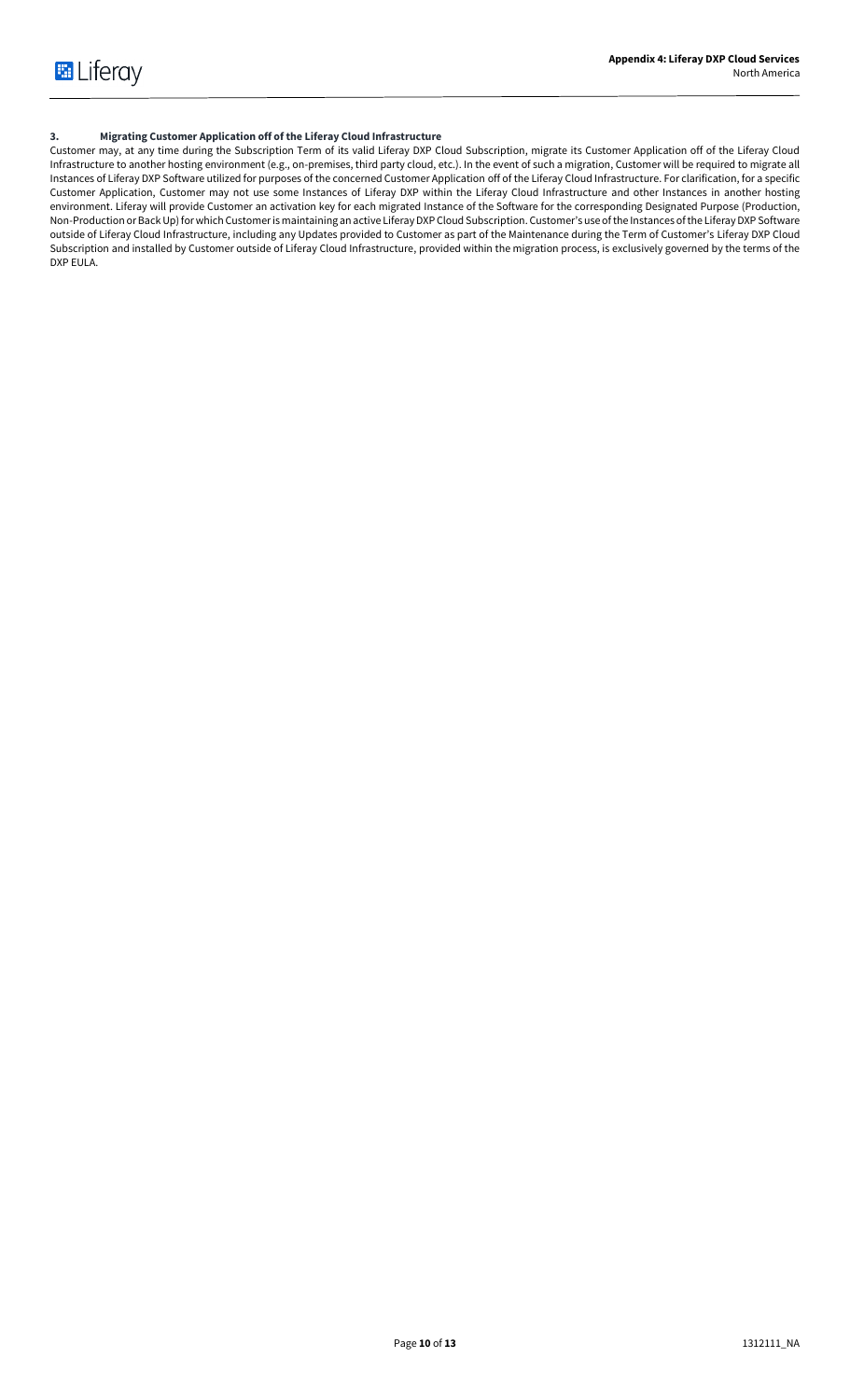# **E** Liferay SCHEDULE 4.D: LIFERAY DXP CLOUD ADD-ON SUBSCRIPTIONS

# **1. Enterprise Search for DXP Cloud Subscriptions**

Enterprise Search for DXP Cloud Add-On Subscriptions provide access to certain Third-Party Software preinstalled by Liferay in the Liferay Cloud Infrastructure ("Search Software"). This Search Software is a search server with additional functionality and capabilities.

In addition, the Liferay Enterprise Search for DXP Cloud Add-On Subscription includes Support and Maintenance for the Search Software, provided that Support requires an active underlying Liferay DXP Cloud Subscription.

The Search Software is made available for download from the Search Software provider's website with the purchase of the applicable Add-On Subscription and is licensed under the EULA(s) located at[: www.liferay.com/legal/enterprise-search-eula.](http://www.liferay.com/legal/enterprise-search-eula) Any server-side Liferay Software that enables the use of the Search Software provided under Liferay Enterprise Search for DXP Cloud Add-On Subscription is governed by the terms and conditions of the Liferay DXP EULA as set forth in Schedule 4.C above.

The Unit for Enterprise Search Add-on Subscription is an Instance.

Enterprise Search Add-On Subscriptions and the Search Software may only be used in connection with Customer's use of Liferay DXP Cloud Subscriptions.

#### **2. Liferay Analytics Cloud for DXP Cloud Subscription 2.1 Liferay Analytics Cloud Subscription Plans**

The Unit for Liferay Analytics Cloud for DXP Cloud ("LAC") Subscriptions is a Plan. The Pricing for each Plan is defined by the maximum number of Named Individuals and maximum number of Page Views, as set forth in the Table below:

#### **Table 4.D-2.1**

| Plan            | Max. Number of<br><b>Named Individuals</b> | Max. Number of<br><b>Page Views</b> |
|-----------------|--------------------------------------------|-------------------------------------|
| <b>Business</b> | 10.000                                     | 5.000.000                           |
| Enterprise      | 100,000                                    | 60,000,000                          |

\*Each Plan provides for an unlimited number of Customer Users.

Customers must acquire a LAC Subscription with the appropriate Plan (**Business or Enterprise**) based on the estimated number of Named Individuals visiting Customer's Page and Page Views in the applicable Subscription Term. If the number of Named Individuals or Page Views for which Customer utilizes LAC Subscription exceeds the number of Named Individuals or Page Views for which Customer has an active LAC Subscription in the applicable Subscription Term, Customer is required to immediately upgrade to the appropriate Plan or purchase appropriate LAC Add-On Subscriptions as set forth in Section 6.2 below to cover this exceeding number of Named Individuals and Page Views for the remainder of the Subscription Term. The Fees for the higher Plan or Add-On Subscription will be applied on pro-rata basis based on the remainder of the Subscription Term beginning with the day on which either the maximum number of Named Individuals or Page Views is exceeded, whichever occurs first.

During the Subscription Term, Customer's LAC Subscription provides Customer with the following Subscription Benefits: Cloud Access (to LAC Cloud Service), Customer Portal Access, and Support. Documentation applicable to LAC can be accessed at[: https://help.liferay.com.](https://help.liferay.com/) 

Liferay intends to periodically update, upgrade, backup, improve and/or discontinue certain functionality associated with LAC and Customer's user experience. As a result, LAC may be substantially modified. Liferay reserves the right at any time to change and/or discontinue any or all of LAC (including the underlying platforms and application programming interfaces ("**APIs**") and/or application binary interfaces ("**ABIs**") which may inhibit Customer's ability to use existing applications). Liferay will use reasonable efforts to provide advance notice of material changes to LAC on the applicable LAC Services website.

Support for LAC will be provided through a web-based issue tracker application. Customer may submit Incidents relating to LAC via chat. In addition, Customers utilizing LAC Subscriptions with the Enterprise Plan may report Incidents via phone. Chat and phone-based Support will be available during Business Hours. Notwithstanding anything to the contrary set forth in Schedule 4.A of this Appendix, Acknowledge Receipt Time for Incidents relating to LAC shall be one (1) Business Day irrespective of the channel used to submit an Incident, whereby priority will be given to the Incidents submitted by the customers utilizing LAC Subscriptions with the Enterprise Plan. Liferay is not obligated to provide Support if an Incident relates to Customer's integration of LAC with data sources based on any technology that is not software known as "Liferay DXP" or other technology not supported in accordance wit[h https://liferay.com/services/support/compatibility-matrix.](https://liferay.com/services/support/compatibility-matrix)

Free trial access to LAC Subscriptions are available. Such free trials grant Customers up to 300,000 Page Views or 1,000 Name Individuals, for up to three (3) months.

#### **2.2 Liferay Analytics Cloud Add-On Subscriptions**

Customer may incrementally increase the Named Individual or Page View limits of its Business or Enterprise Plan by purchasing an appropriate LAC Add-On Subscription with the appropriate Plan, e. g. a LAC "5,000 Named Individuals" Add-On Subscription increases the maximum number of Named Individuals by 5,000 Named Individuals, while a LAC "5,000,000 Page Views" Add-On Subscription increases the maximum number of Page Views by 5,000,000 Page Views.

# **3. Liferay Paid Apps for DXP Cloud Add-On Subscriptions**

Liferay Paid Apps are those Liferay Subscription Apps that are subject to Fees (displayed as "Paid" Apps) in the Liferay Marketplace and are not Free Liferay Subscription Apps. Liferay Paid Apps require an active Liferay DXP Cloud Subscription at the time of purchase. A Liferay Paid App Add-On Subscription may only be used with Liferay Software during the term of Customer's valid Liferay DXP Cloud Subscription.

A Liferay Paid App Add-On Subscription provides Customer the following Subscription Benefits during the Subscription Term and on a per Unit basis: Customer Portal Access, Maintenance and Support, provided that Support requires an active underlying Liferay DXP Cloud Subscription.

The Unit for Liferay Paid Apps Add-On Subscriptions is an Instance.

Liferay Paid App Add-On Subscriptions are available as "Standard" and "Developer" versions. The Developer versions have a limitation of ten (10) unique IP addresses.

#### **4. Designated Contact Add-on Subscription**

Designated Contact Add-on Subscriptions are available as optional add-on Subscriptions to an active Liferay DXP Cloud Subscription. Designated Contact DXP Cloud Add-on Subscriptions entitle Customer to an additional Designated Contact. The Unit for Designated Contact Add-on Subscriptions is the number of additional Designated Contacts.

#### **5. Extended Premium Support DXP Cloud Subscription**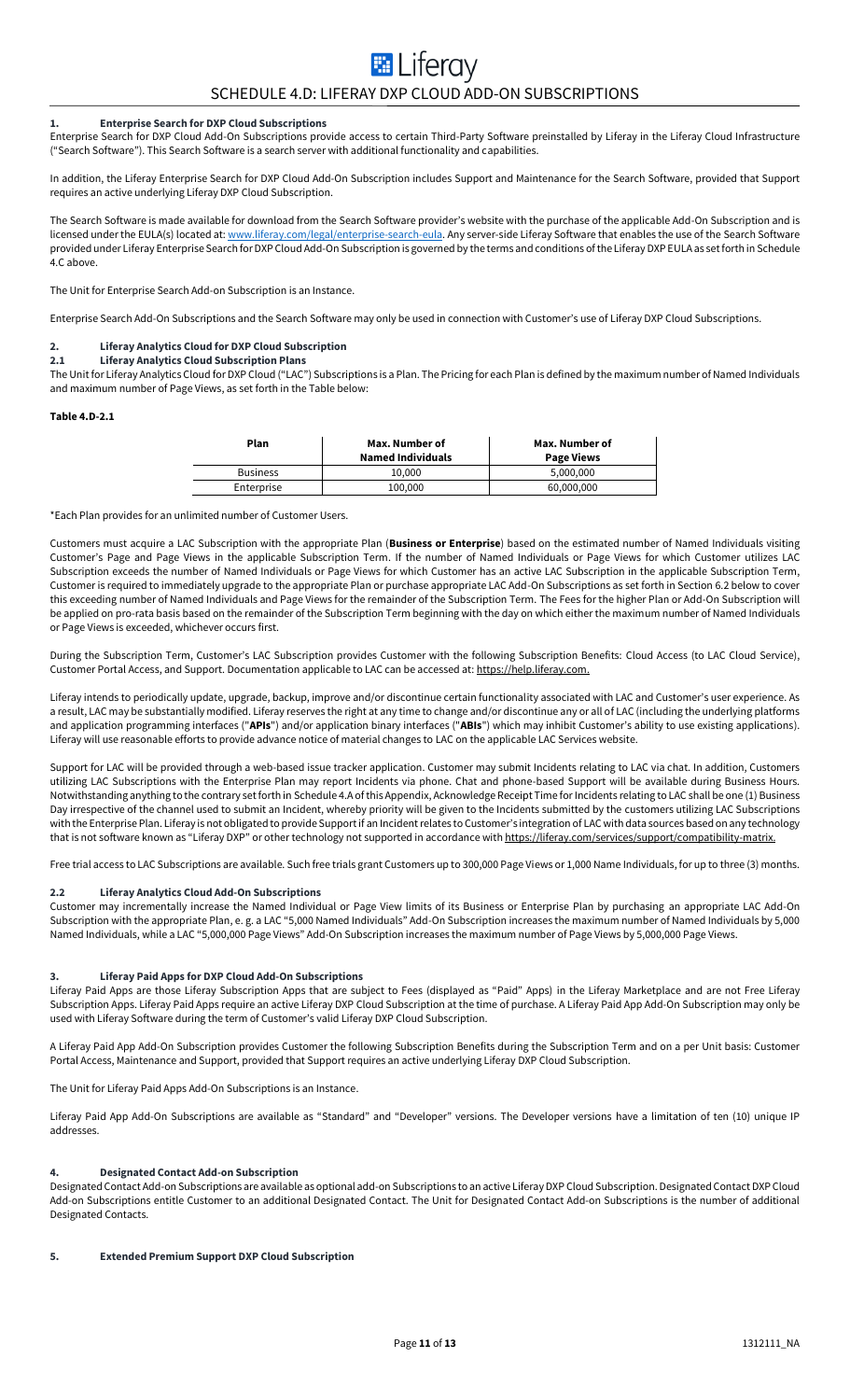The Extended Support DXP Cloud Subscription extends the benefits associated with the Premium Support Phase for Maintenance and Support of certain Liferay Software used by Customer within the scope of its Liferay DXP Cloud Service beyond the end of Premium Support Phase, as defined in the EOSL Policy. Extended Premium Support DXP Cloud Subscriptions must be purchased before the Premium Support Phase ends (as defined in the EOSL Policy).

Each Extended Premium Support DXP Cloud Subscription requires an underlying and active Liferay DXP Cloud Subscription. For example, the Liferay Extended Premium Support Subscription is not available for Customer Applications for which Customer does not have an active Liferay DXP Cloud Subscription.

If purchased, the Extended Premium Support DXP Cloud Subscription is provided for a period of up to three (3) years immediately following the end of the Premium Support Phase. The Unit, Designated Purpose and Support Level for Liferay Extended Premium Support DXP Cloud Subscriptions are the same as for Customer's underlying active Liferay DXP Cloud Subscription.

# **6. Third Party Add-On Subscriptions**

Liferay resells certain third party Add-On Subscriptions for External Offerings (each, a "Third Party Subscriptions"). Such subscriptions will be identified on an applicable Order Form as a Third Party Subscriptions. Additionally, the applicable Order Form will identify the third party provider of the applicable Third Party Subscription and any end user terms applicable to the Third Party Subscription, which are entered into directly between Customer and the third party provider.

Any support services for such Third Party Services is not within the scope of Support and, if available to Customer, are subject to separate terms and conditions between Customer and the provider of the Third Party Services.